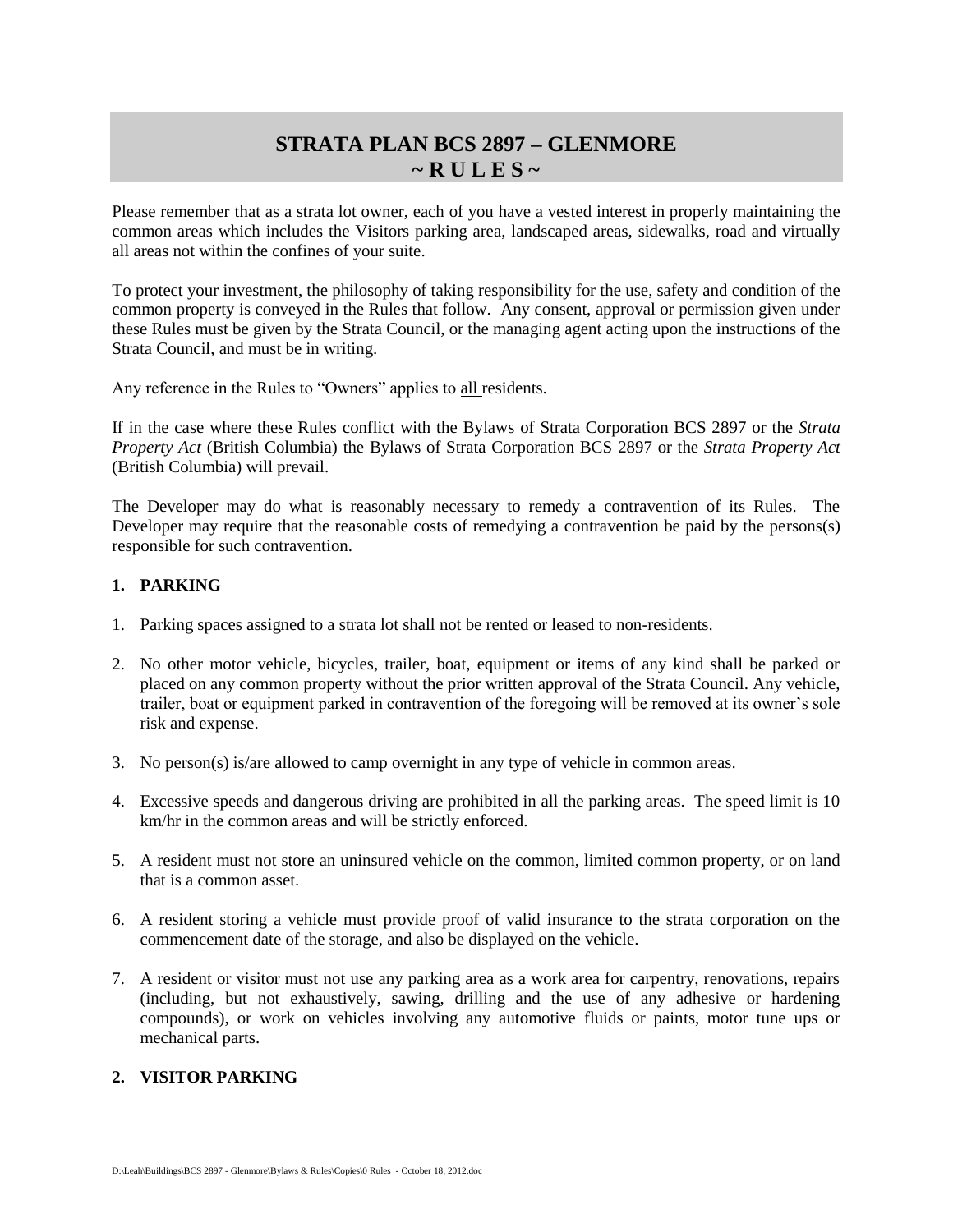- 1. Two visitor parking permits are provided per strata lot and are issued to the strata lot owner.
- 2. Visitor parking is permitted only in designated stalls and is for the exclusive use of short term visitors only.
- 3. Visitor's parking in the visitor lot does so at their own risk and must abide by any and all rules that apply to the parking at Glenmore in general.
- 4. Residents of Glenmore are not permitted to park in the visitors parking area at any time.
- 5. A visitor's parking permit must be clearly displayed on the dashboard of the visitor's vehicle.
- 6. A visitor's parking permit is valid for a maximum stay of 16 hours within any 7 day period.
- 7. Lost or stolen parking permits can be replaced upon written approval of the Strata Agent and at a cost of \$35 per parking pass.
- 8. Owners are reminded to turn over the strata lot visitor parking permits to new owners/occupiers upon the sale or lease of a strata lot.
- 9. Because the interior roadways are considered fire lanes and must be kept clear, no owner or visitor vehicles may be parked on the side of the roads or on the town home 'aprons'.
- 10. Any vehicles found in violation of any of the parking regulations will be towed away at the owner's risk and expense. The Strata Corporation, Strata Council and Strata Agent will not accept responsibility for any damage or loss to vehicles that are towed away.
- 11. Strata owners are responsible to ensure that their guests park in designated parking areas and follow regulations.
- 12. No commercial vehicles are permitted to park in the visitors parking area overnight.

#### **3. MOTOR VEHICLES**

- 1. The maximum speed on the property may be no more that 10 km/hour.
- 2. An owner, tenant, occupant or visitor must not allow their motor vehicle to cause oil or exhaust stains on common property, including limited common property, or common assets.

#### **4. PATIOS AND BALCONIES**

- 1. No changes to common property are permitted without the express prior approval of the council. This includes the removal or replacement of any fixtures, plants or grassed areas.
- 2. No items shall be affixed to the building, patio railing or balconies, which shall affect the building envelope in any manner, such as but not limited to plant hangers, awnings, shades, shutters, hammocks or signs without the express prior approval from council.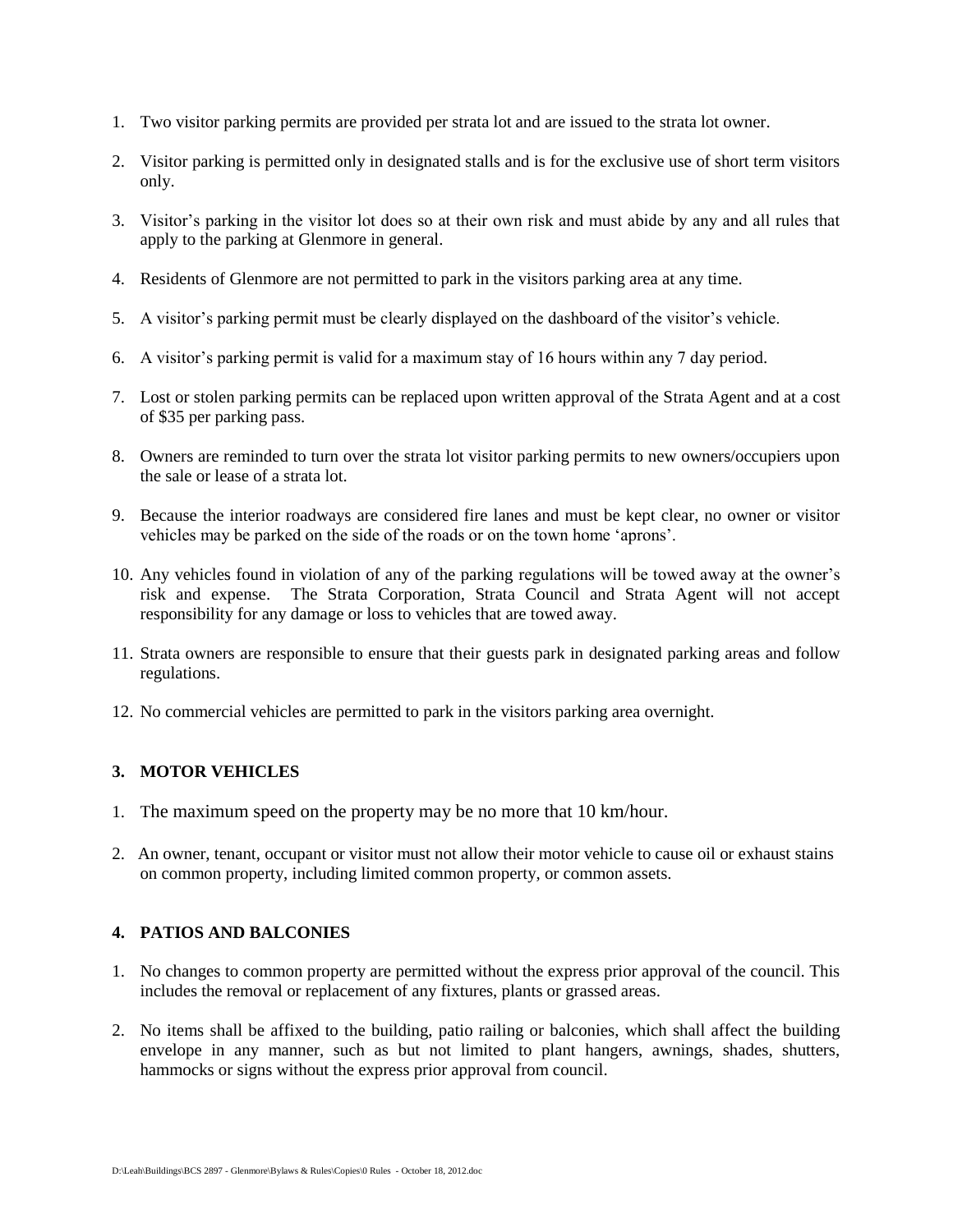- 3. Satellite dishes, antennas or other transmitting devices are not permitted to be installed without the express prior written approval from council.
- 4. Patios and balconies are not for storage. Large items other than a barbeque are not permitted to be stored on patios and balconies.
- 5. No items of any sort, including cigarette butts, may be thrown over balconies, patios or from windows.
- 6. The washing of patios and balconies is permitted only to the extent that the water used does not overflow, or is swept onto, the property of another unit.
- 7. Only suitable patio equipment is permitted on patios and balconies, such as patio tables and chairs, heaters and a gas or propane barbecue.
- 8. No wood-burning or briquette barbecues are permitted.
- 9. Propane is to be properly vented and stored, with the tank and all attachments maintained at top safety standards.
- 10. Residents must move all barbecues away from the building walls while they are in use.
- 11. Any damage done to the building or another Strata Lot as a result of unattended or improperly placed barbecues shall be the responsibility of the Strata Lot where the damage originated. All related costs to repair the building, the Strata Lot and/or any other Strata Lot as a result of this incident shall be assessed against the Strata Lot where the damage originated.
- 12. Any patio or balcony with a barbecue must have a fully charged "Type B" fire extinguisher on their patio or balcony.
- 13. Plants are to be of a reasonable size for a balcony or patio and shall not be placed directly onto the balcony or patio membranes.
- 14. No perennial (crawling plants), such as ivy, morning glory or clematis is permitted so as not to attach to any area of the building, patios, balconies, railings or fences. All crawling type plants must have a space between the building envelope and the plant of a minimum of four (4) inches.
- 15. It is the responsibility of the owner to report to the Property Manager any mould, moss or mildew on patio or balcony areas.

#### **5. HAZARDS**

- 1. No smoking is permitted in indoor common areas.
- 2. No smoking is permitted within 4 meters of the playground area.
- 3. The resident is responsible for damage caused by waterbeds, fish tanks, appliances and other fixtures.
- 4. The storage of highly combustible products is prohibited.